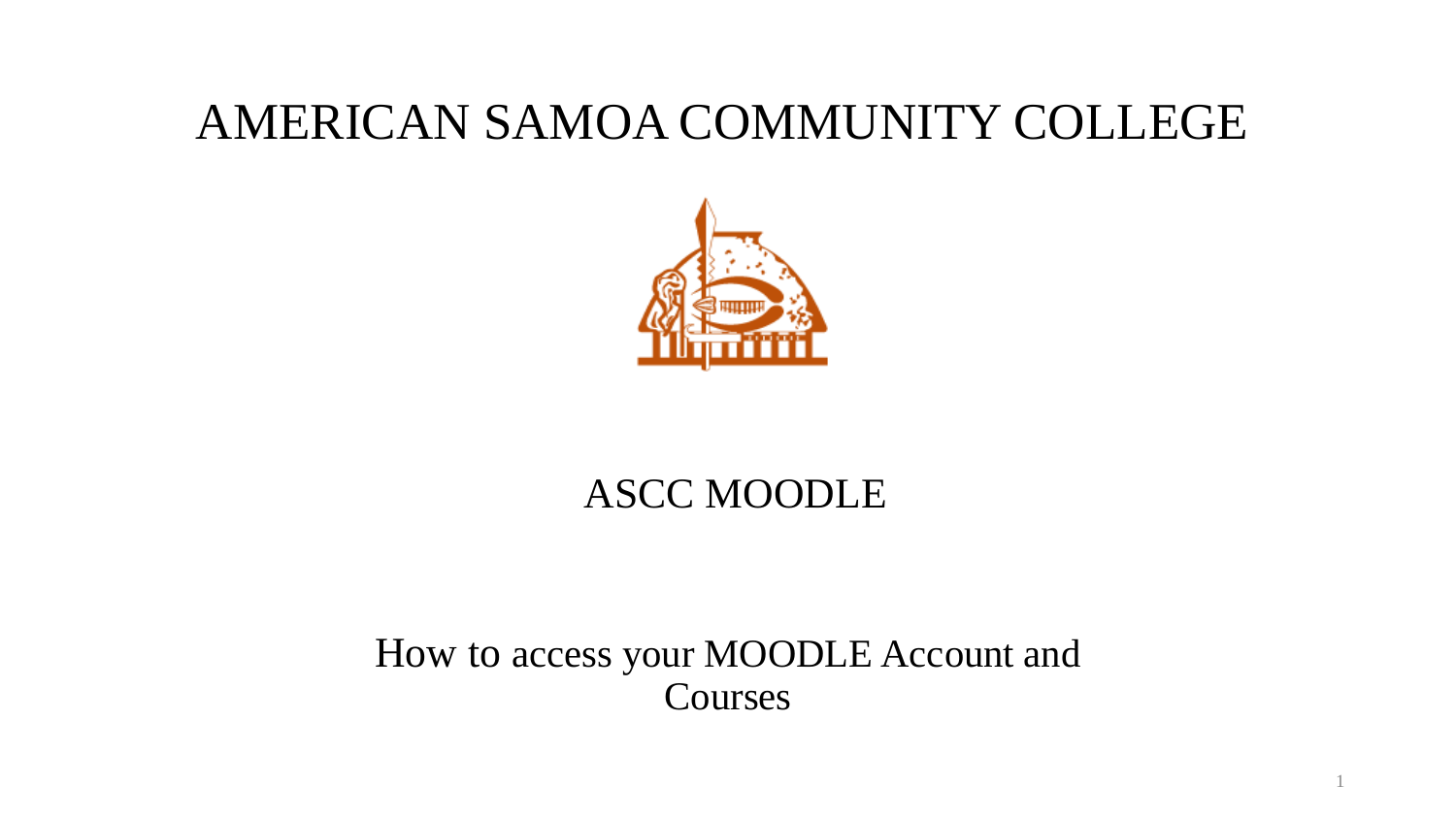# Accessing your MOODLE Course

- Step 1: Access ASCC's MOODLE course management system through the Internet on your computer's window browser: Internet Explorer (IE), Safari, Firefox, Google Chrome etc.
- Step 2: Access ASCC's website by typing the following URL in the address bar: [www.amsamoa.edu](http://www.amsamoa.edu/)
- Step 3: Click 'MOODLE'

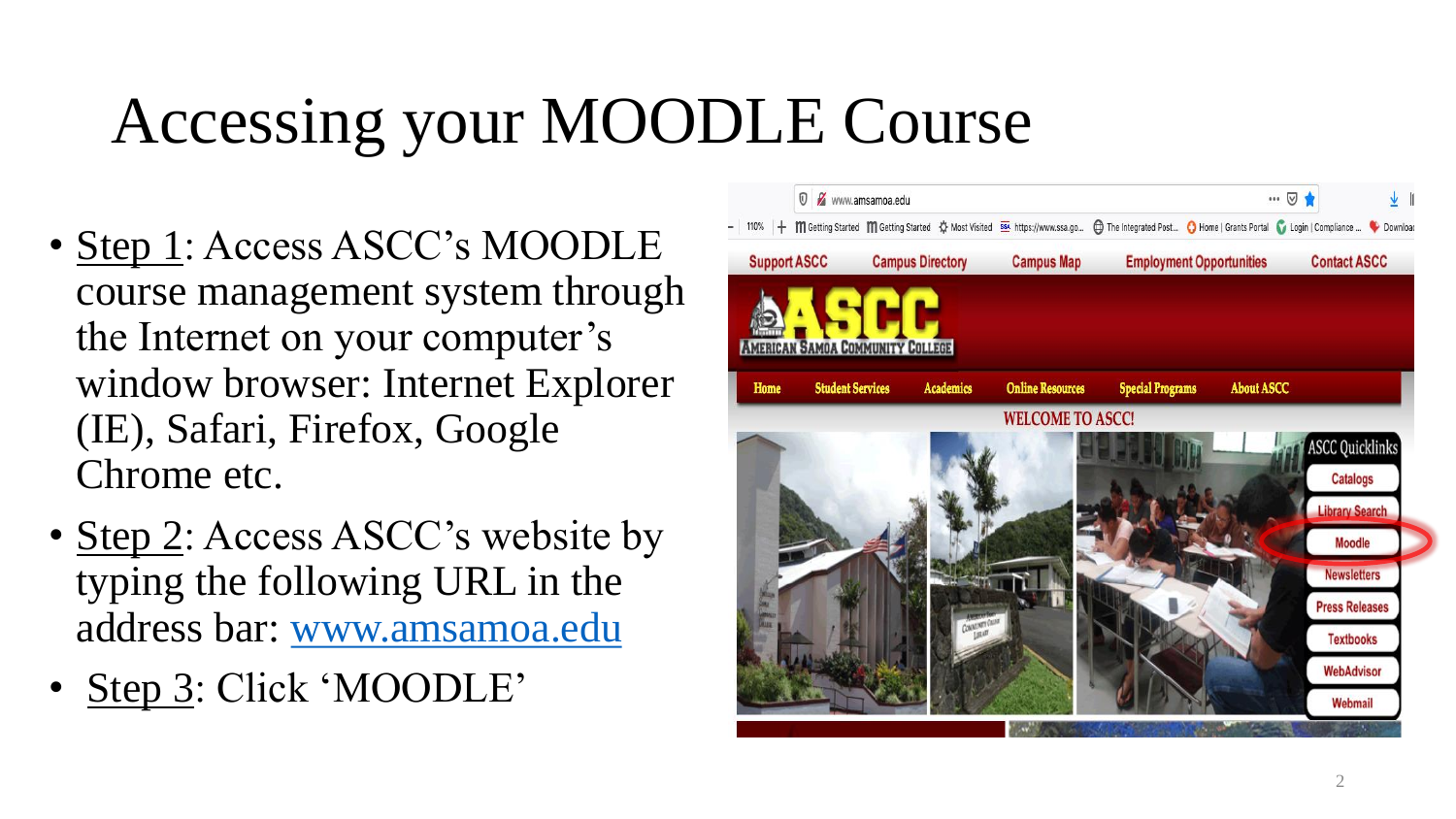• Step 4: Click 'Login' to access your MOODLE course(s).

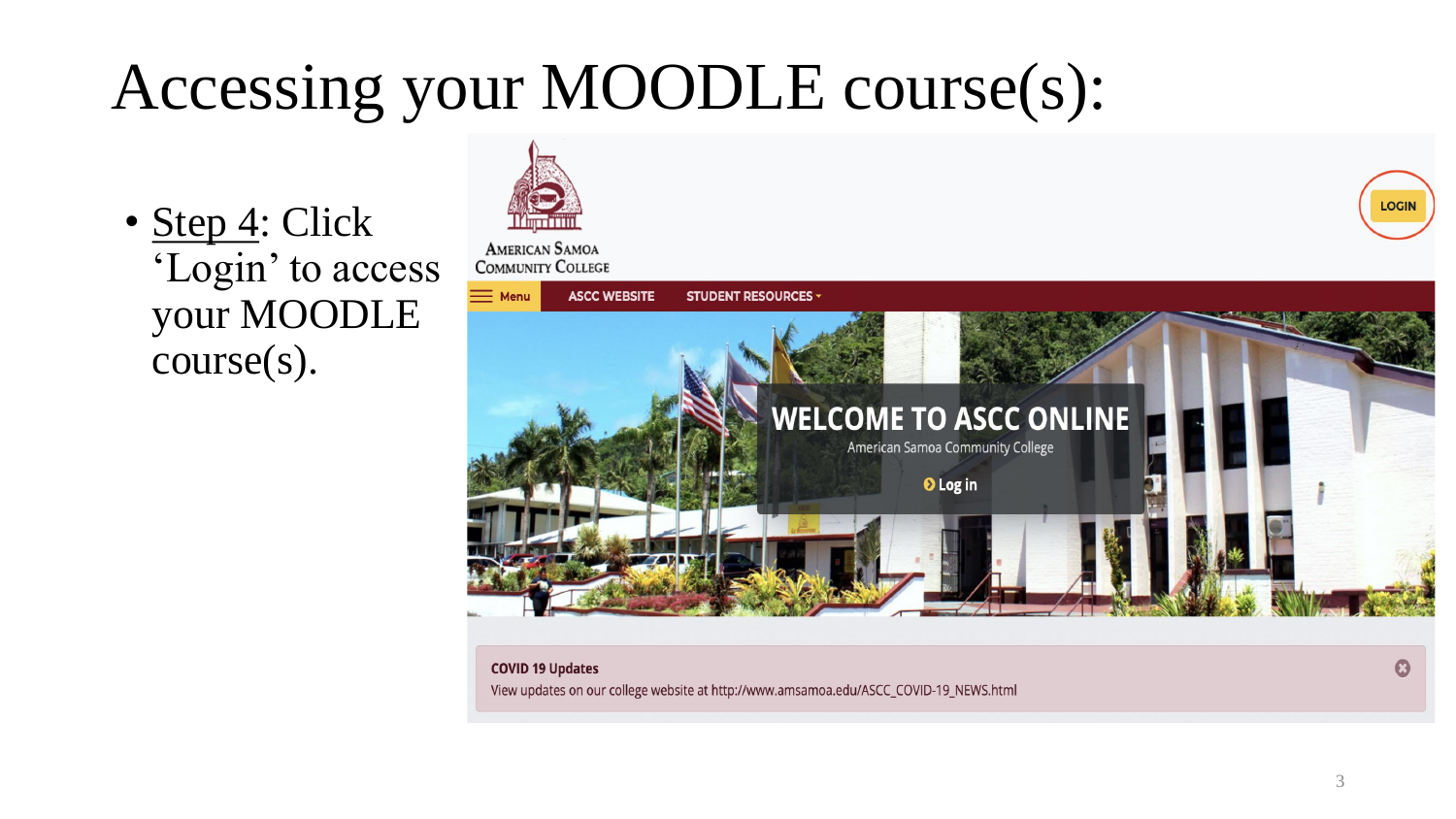• Step 5: Enter your username and password. *Note: Please contact MIS technical support at [support@amsamoa.ed](mailto:support@amsamoa.edu) u if you are experiencing trouble accessing MOODLE or if you forgot your username and password.*

• Step 6: Click 'Login'.





**LOGIN** 

4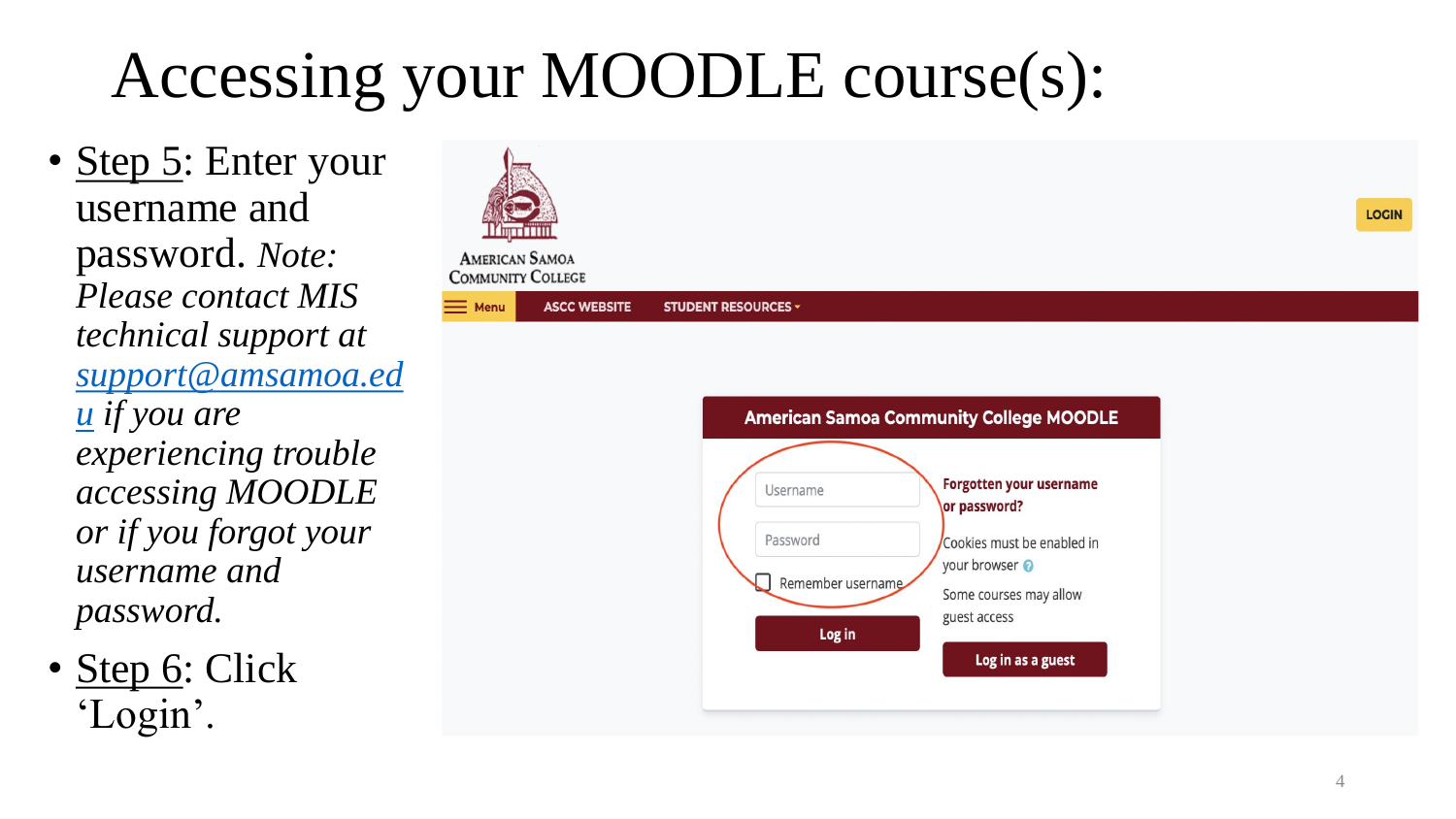• <u>Step 7</u>: There are several ways to access your courses on MOODLE. The easiest way is to click on 'My courses.'

**A NAVIGATION T** Home *G* Dashboard ▶ Site pages • My courses ▶ ICT 803 - 2021FA - 01 • My RL TOOIKIT Site Dashboard **6 Add-on Manager Judate Manager BackTrack Archives** 

#### **<b>CC ADMINISTRATION**

- Front page settings
- i Turn editing on
- **Edit settings**
- Dividens **T** Filters
- ▶ Reports
- **Backup**
- **1 Restore**
- ▶ Question bank





**COVID 19 Updates** View updates on our college website at http://www.amsamoa.edu/ASCC\_COVID-19\_NEWS.html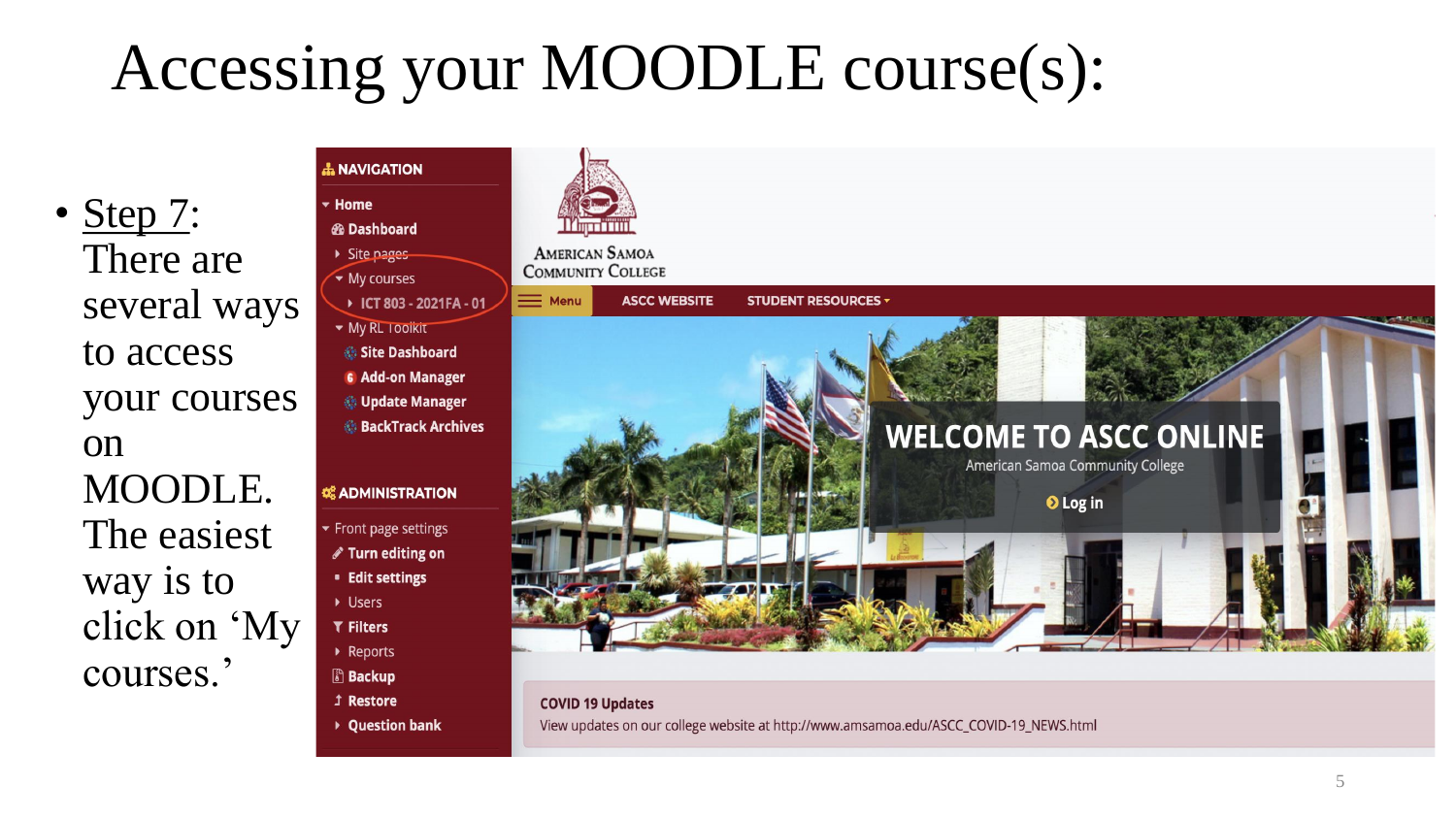- Step 9: After clicking on 'My courses' a list of course links will appear showing all the courses you are currently enrolled in. If you are enrolled in a course that is not listed under the 'My courses' tab, please email [support@amsamoa.e](mailto:support@amsamoa.edu%20for) du or call 699-9155 (extension 350) for assistance.
- Step 10: To access a course under your 'My courses' tab, please click on the course link.

| <b>A NAVIGATION</b>                                                                                      |                                                                                                                                             |                                               |
|----------------------------------------------------------------------------------------------------------|---------------------------------------------------------------------------------------------------------------------------------------------|-----------------------------------------------|
| • Home<br><b>@ Dashboard</b><br>Site pages<br>◆ My courses<br>▶ ICT 803 - 2021FA - 01<br>• My RL Toolkit | <b>AMERICAN SAMOA</b><br><b>COMMUNITY COLLEGE</b><br><b>ASCC WEBSITE</b><br>$\equiv$ Menu<br><b>STUDENT RESOURCES v</b><br>Home / Dashboard |                                               |
| Site Dashboard<br><b>6 Add-on Manager</b><br>Update Manager<br><b>BackTrack Archives</b>                 | <b>II</b> COURSE OVERVIEW<br>T All (except removed from view) -                                                                             | $\dddot{=}$ Card $\ddot{ }$<br>LE Course name |
| <b><b>COMINISTRATION</b></b><br>▶ Site administration                                                    |                                                                                                                                             |                                               |
| <b>Search</b>                                                                                            | ICT 803: Mac Operating System<br>888<br>ICT 803 Mac Operating System,<br>Installation &<br><b>Hidden from students</b>                      |                                               |